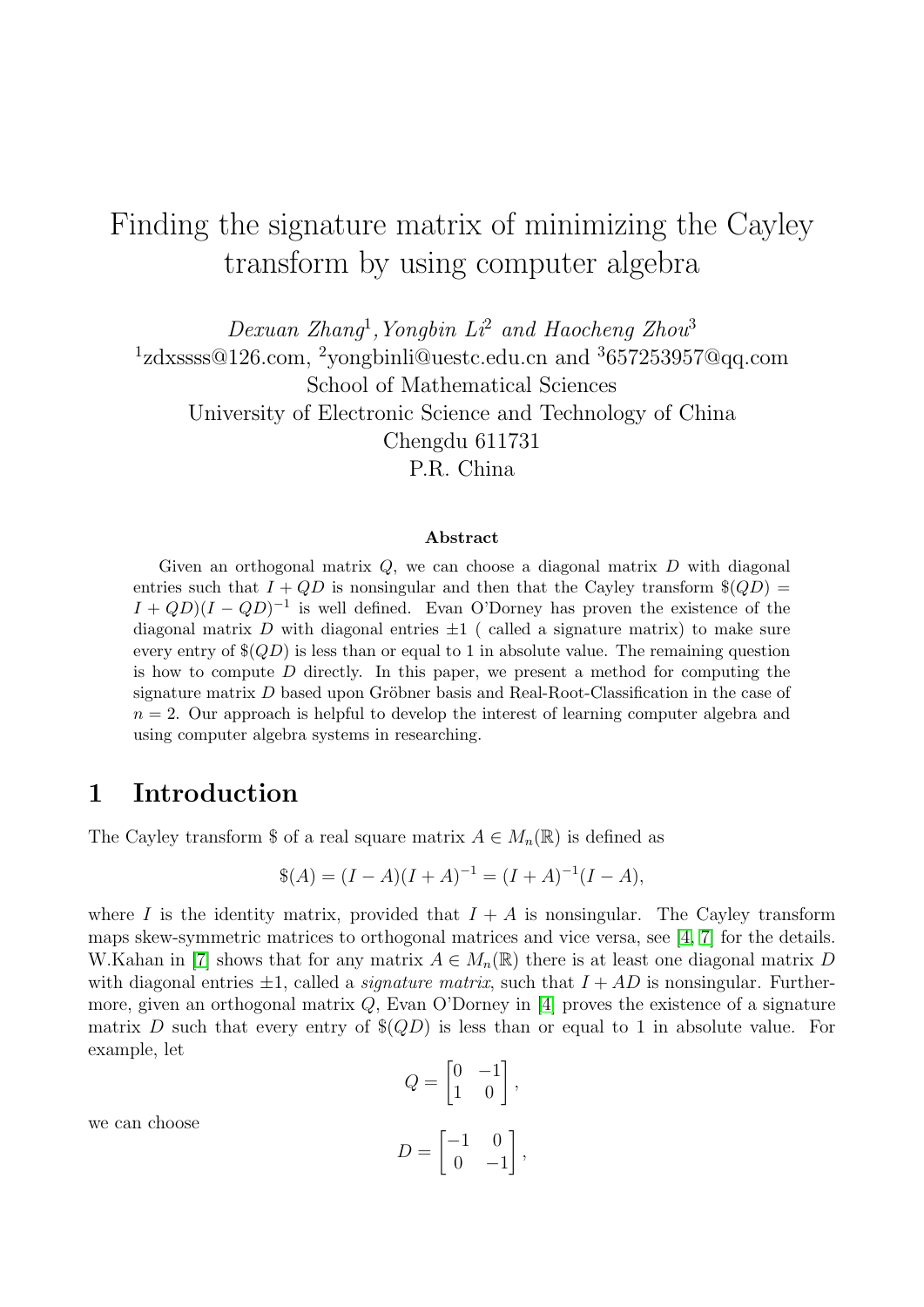such that  $I + QD$  is nonsingular and every entry of  $\$(QD)$  is less than or equal to 1 in absolute value. The remaining question is how to find the above signature matrix  $D$  directly. In this paper, we present a method for computing D when  $n = 2$  based upon using Gröbner basis which was introduced and developed by Buchberger in [\[1\]](#page-5-1) and Real-Root-Classification introduced and developed by Bican Xia and Lu Yang in [\[2,](#page-5-2) [3,](#page-5-3) [5,](#page-5-4) [6\]](#page-5-5).Our method is helpful to enhance the interest of learning computer algebra and using computer algebra systems in researching.

## 2 Structuring the signature  $D \in M_2(\mathbb{R})$

Let

$$
Q = \begin{bmatrix} x1 & x2 \\ x3 & x4 \end{bmatrix},
$$

$$
D = \begin{bmatrix} u1 & 0 \\ 0 & u2 \end{bmatrix},
$$

$$
\$(QD) = \begin{bmatrix} z1 & z2 \\ z3 & z4 \end{bmatrix},
$$

where  $x_i, z_i, u_j \in \mathbb{R}$  for  $1 \leq i \leq 4$  and  $1 \leq j \leq 2$ .

Consider  $\$(QD) = (I + QD)(I - QD)^{-1}$  and  $QQ^{T} = Q^{T}Q = I$ . Simplifying the above matrix equations, we get the following polynomial equations,

$$
p1 = u1x1z1 + u1x3z2 + u1x1 + z1 - 1 = 0,
$$
  
\n
$$
p2 = u2x2z1 + u2x4z2 + u2x2 + z2 = 0,
$$
  
\n
$$
p3 = u1x1z3 + u1x3z4 + u1x3 + z3 = 0,
$$
  
\n
$$
p4 = u2x2z3 + u2x4z4 + u2x4 + z4 - 1 = 0,
$$
  
\n
$$
p5 = x1x3 + x2x4 = 0,
$$
  
\n
$$
p6 = x1x2 + x3x4 = 0,
$$
  
\n
$$
p7 = x1x1 + x2x2 - 1 = 0,
$$
  
\n
$$
p8 = x3x3 + x4x4 - 1 = 0,
$$
  
\n
$$
p9 = x1x1 + x3x3 - 1 = 0,
$$
  
\n
$$
p10 = x2x2 + x4x4 - 1 = 0,
$$
  
\n
$$
p11 = u1u1 - 1 = 0,
$$
  
\n
$$
p12 = u2u2 - 1 = 0.
$$

#### 2.1 Computing the Gröbner Basis

The above polynomial equations can be simplified by using Maple's Gröbner package, and the syntax is as follows:

```
>with(Groebner):
>Basis([p1,p2,p3,p4,p5,p6,p7,p8,p9,p10,p11,p12,z1,z4],
plex(z2,z3,z1,z4,x1,x2,x3,x4,u1,u2));
[u2^2-1,u1^2-1,x3^2+x4^2-1,u1*u2*x3+x2,-u1*u2*x4+x1,z4,z1,u1*u2*x3+u2*z3+x4*z3,-u1*u2*x4+x3*z3+u1,z2+z3].
```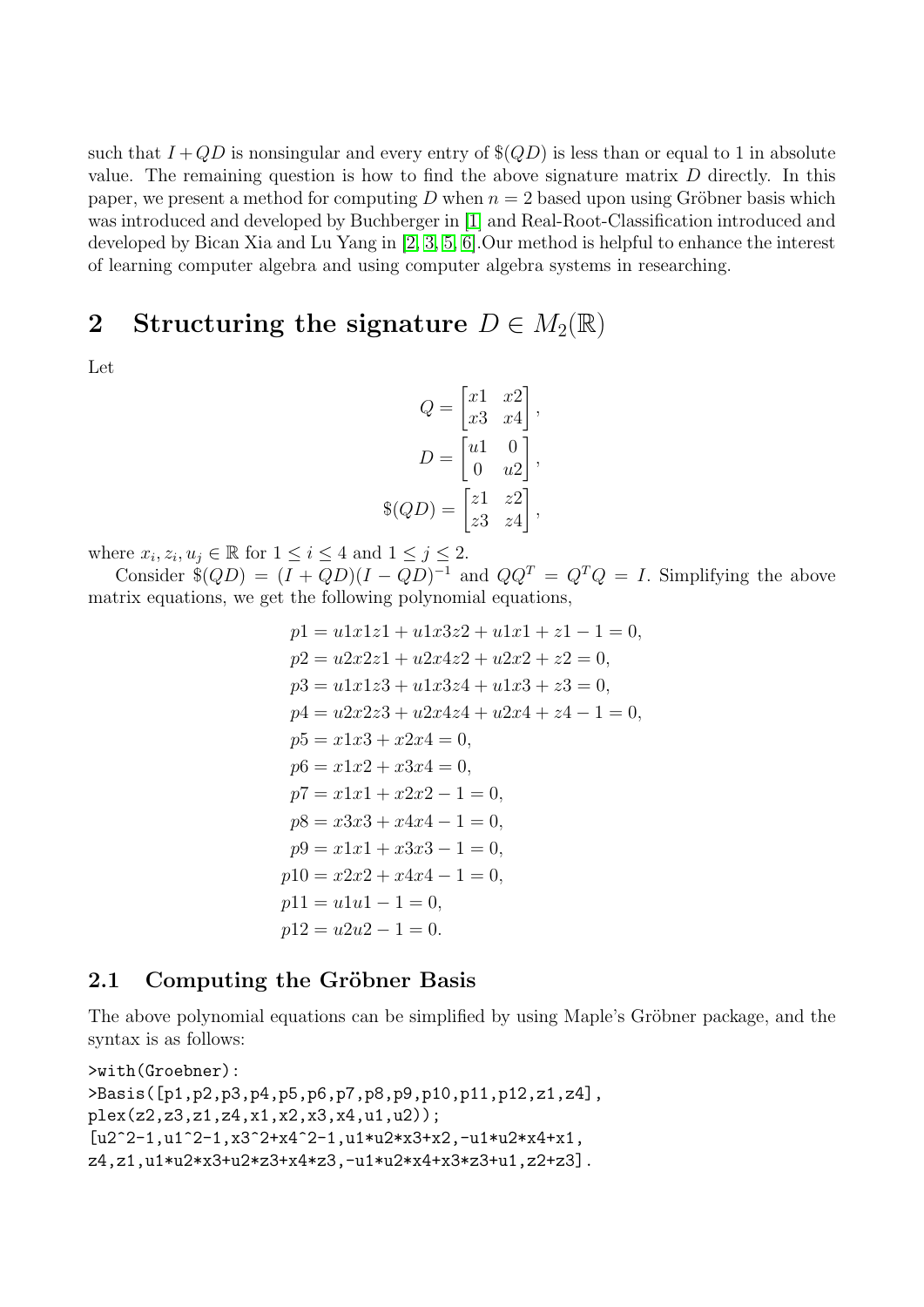A new equations with the same solution is as follows.

$$
f1 = u2^2 - 1 = 0,
$$
  
\n
$$
f2 = u1^2 - 1 = 0,
$$
  
\n
$$
f3 = x3^2 + x4^2 - 1 = 0,
$$
  
\n
$$
f4 = u1u2x3 + x2 = 0,
$$
  
\n
$$
f5 = -u1u2x4 + x1 = 0,
$$
  
\n
$$
f6 = u1u2x3 + u2z3 + x4z3 = 0,
$$
  
\n
$$
f7 = -u1u2x4 + x3z3 + u1 = 0,
$$
  
\n
$$
z1 = z4 = 0, z2 = -z3.
$$

### 2.2 Solving the Semi-algebraic System

In order to solve completely the above real algebraic system, we need to apply a Maple function, RealRootClassification which is based upon the early Maple's DISCOVERER package developed by Bican Xia and Lu Yang in [\[2,](#page-5-2) [3,](#page-5-3) [6\]](#page-5-5).The function is an essential tool for studying the real solutions of parametric polynomial systems, see the overview of the subpackage RegularChains[SemiAlgebraicSetTools] in Maple 13 or more later for the details.

Here, we first start Maple and load some relative internal packages as follows. Based on the above result, the matrix D can be structured as follows.

```
> with(RegularChains):
> with(ParametricSystemTools):
> with(SemiAlgebraicSetTools):
> R:= PolynomialRing([u1,u2,,x1,x2,x3,x4,z1,z2,z3,z4]):
> infolevel[RegularChains]:= 1:
> RealRootClassification([f1, f2, f3, f4, f5, f6, f7], [], [], [],
[u1, u2, x1, x2, x3, z3], [x4], 1 .. n,R);
```
The result gives the range of  $x_4$ .

FINAL RESULT: The system has given number of real solution(s) IF AND ONLY IF

[R[1]<0,0<R[2]]

where

```
R[1]=x4-1R[2] = x4+1
```
PROVIDED THAT

x4-1<0  $x4+1<0$ 

 $x4 = \pm 1$  will be consider later. We are going to add the condition  $[R_1 < 0, 0 < R_2]$  in the next command.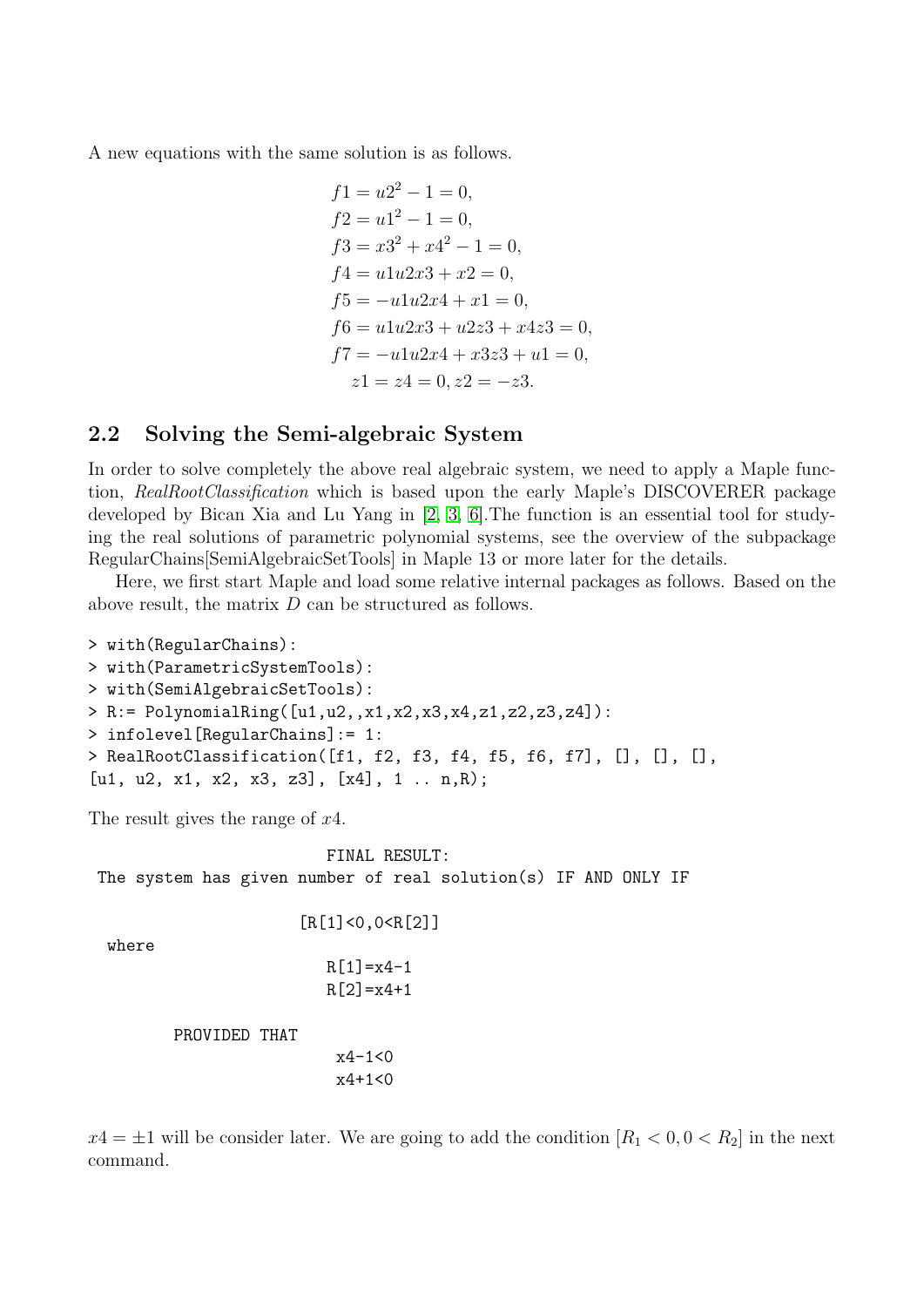> RealRootClassification([f1,f2,f3,f4,f5,f6,f7], [], [1-x4,x4+1], [],  $[u1, u2, x1, x2, x3], [z3, x4], 1...n, R)$ 

> FINAL RESULT There is always given number of real solution(s)! IF AND ONLY IF  $x4$  z3 - z3 +  $x4$  + 1 = 0  $x4$  z3 + z3 +  $x4$  - 1 = 0

It has two results and we are going to consider  $x4z3^2 - z3^2 + x4 + 1 = 0$  in the next step. The others will be considered later.

> RealRootClassification([f1,f2,f3,f4,f5,f6,f7,x4\*z3^2-z3^2+x4+1], [1-x4,x4+1],  $[$ ],  $[$ ],  $[u1, u2, x3, x2, z3]$ ,  $[x4, x1]$ , 1 . . n,R); FINAL RESULT There is always given number of real solution(s)! IF AND ONLY IF  $x1-x4=0$ x1+x4=0 PROVIDED THAT  $x1 \leftrightarrow 0$  $x1 - 1 < 0$  $x1 + 1 \Leftrightarrow 0$ It has two results.  $x1 = x4$  will be put into next step. > RealRootClassification([f1,f2,f3,f4,f5,f6,f7,x4\*z3^2-z3^2+x4+1,x4-x1], [1-x4, x4+1],  $[$ ],  $[$ ],  $[u1, u2, x4, x1, z3]$ ,  $[x3, x2]$ , 1 .. n,R); FINAL RESULT: The system has given number of real solution(s) IF AND ONLY IF  $[0 < R[1], R[2] < 0, (1) S[1]]$ where  $R[1]=x2+1$  $R[2]=x2-1$ and  $S[1]=x2+x3$ PROVIDED THAT  $x2 \leftrightarrow 0$  $x2 + 1 \Leftrightarrow 0$ 

Now we get the range of  $x2$ .  $u1$  and  $u2$  are as the following

 $x2 - 1 \Leftrightarrow 0$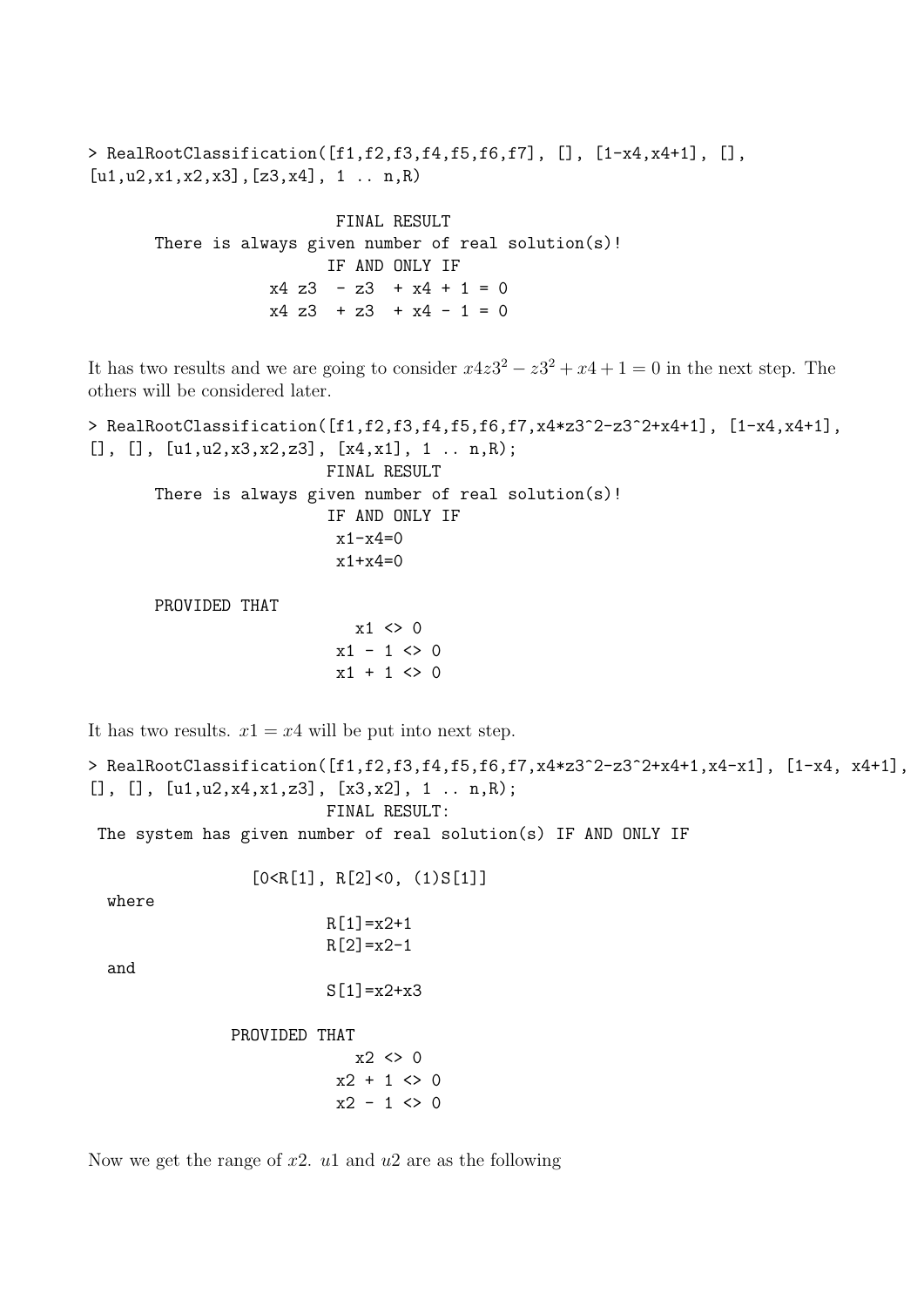```
> RealRootClassification([f1,f2,f3,f4,f5,f6,f7,x4*z3^2-z3^2+x4+1,x4-x1],
[1-x4, 1+x4, 1-x2, 1+x2], [], [1, [u2, x2, x3, x4, x1, z3], [u1], 1 ... n, R);FINAL RESULT:
       There is always given number of real solution(s)!
                            IF AND ONLY IF
                              u1 + 1 = 0PROVIDED THAT
                               x2 \leftrightarrow 0x2 + 1 \Leftrightarrow 0x2 - 1 \Leftrightarrow 00.032 seconds
> RealRootClassification([f1,f2,f3,f4,f5,f6,f7,x4*z3^2-z3^2+x4+1,x4-x1,u1+1],
 [1-x4, 1+x4, 1-x2, 1+x2], [], [], [u1, x2, x3, x4, x1, z3], [u2], 1 ... n, R);FINAL RESULT:
       There is always given number of real solution(s)!
                            IF AND ONLY IF
                              u2 + 1 = 0PROVIDED THAT
```
 $x2 \leftrightarrow 0$  $x2 + 1 \Leftrightarrow 0$  $x2 - 1 \Leftrightarrow 0$ 

Under the condition of  $x1 = x4$  and  $x4z3^2 - z3^2 + x4 + 1 = 0$ , we get  $u1 = -1$  and  $u2 = -1$ .

$$
D = \begin{bmatrix} -1 & 0 \\ 0 & -1 \end{bmatrix}
$$

The range of x4 is determined by  $x4z3^2 - z3^2 + x4 + 1 = 0$  and  $f3 = x3^2 + x4^2 + 1 = 0$ .

 $-1 < x4 \leqslant 0$ 

Put  $u_1, u_2$  into the set of equations and we get the final result:

$$
u1 = -1, u2 = -1, z3 = \pm \sqrt{\frac{1+x4}{1-x4}}, x1 = x4, x2 = -x3, x3 = \pm \sqrt{1-x4^2}, -1 < x4 \le 0
$$

We also can use the similar process to solve the problem under the condition of  $x1 = -x4$  and  $x4z3^2 + z3^2 + x4 - 1 = 0$ . The results are as follows:

$$
u1 = 1, u2 = 1, z3 = \pm \sqrt{\frac{1 - x4}{1 + x4}}, x1 = x4, x2 = -x3, x3 = \pm \sqrt{1 - x4^2}, 0 \le x4 < 1
$$
  

$$
u1 = 1, u2 = -1, z3 = \pm \sqrt{\frac{1 + x4}{1 - x4}}, x1 = -x4, x2 = x3, x3 = \pm \sqrt{1 - x4^2}, -1 < x4 \le 0
$$
  

$$
u1 = -1, u2 = 1, z3 = \pm \sqrt{\frac{1 - x4}{1 + x4}}, x1 = -x4, x2 = -x3, x3 = \pm \sqrt{1 - x4^2}, 0 \le x4 < 1
$$

When  $x_4 = \pm 1$ , the following result is easy to get.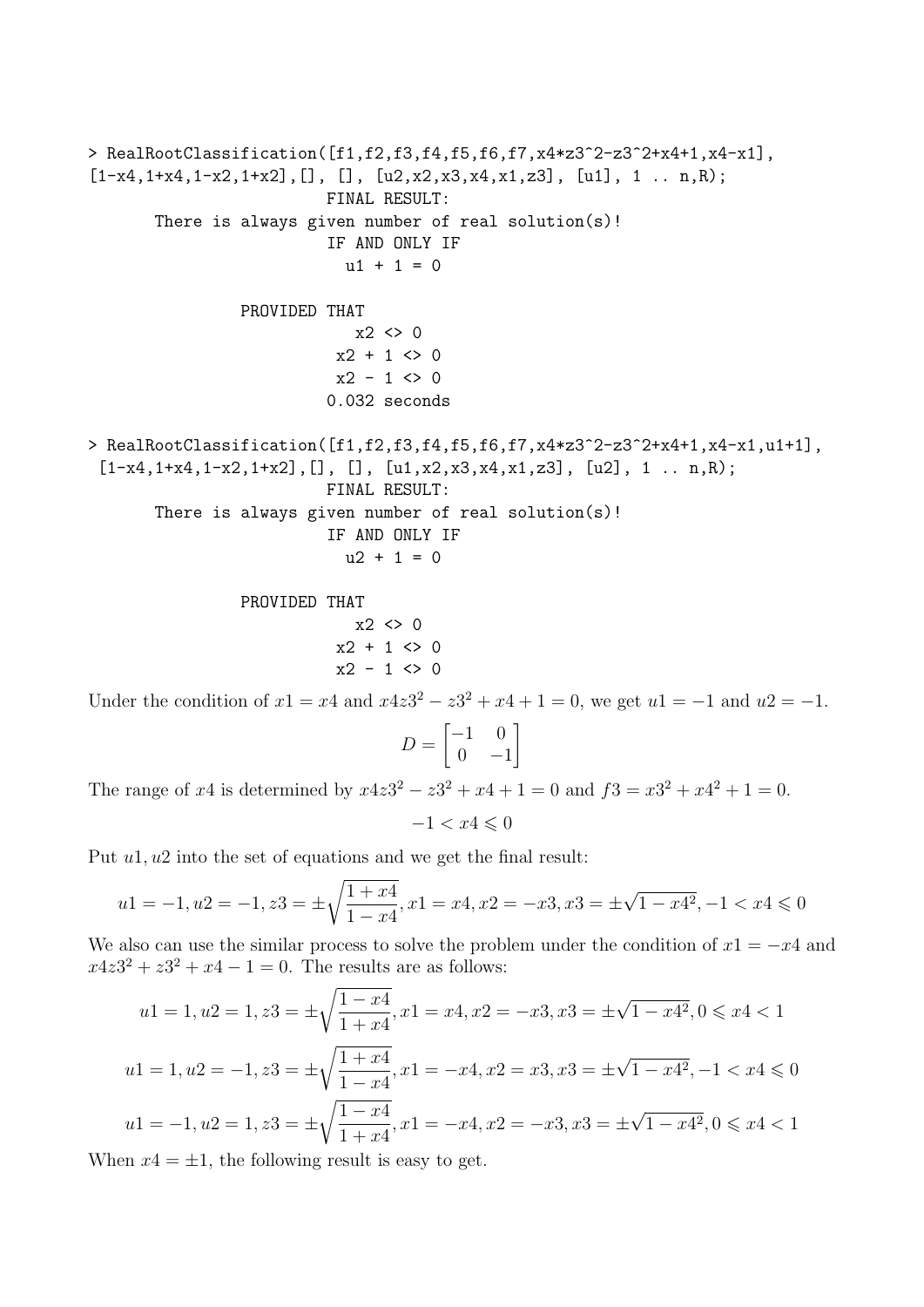```
solve([f1,f2,f3,f4,f5,f6,f7,f8,f9,f10,f11,f12,z1,z4],
[z1, z2, z3, z4, x1, x2, x3, x4, u1, u2];
[[z1=0,z2=0,z3=0,z4=0,x1=1,x2=0,x3=0,x4=1,u1=1,u2=1],[z1=0, z2=0, z3=0, z4=0, x1=-1, x2=0, x3=0, x4=1, u1=-1, u2=1],
 [z1=0, z2=0, z3=0, z4=0, x1=1, x2=0, x3=0, x4=-1, u1=1, u2=-1][z1=0, z2=0, z3=0, z4=0, x1=-1, x2=0, x3=0, x4=-1, u1=-1, u2=-1].
```
In short, we can prove that every entry of  $\$(QD)$  is less than or equal to 1 in absolute value by calculating  $z1, z2, z3, z4$ .

# 3 Summary

With the help of computer algebra system, we can compute the signature matrix D and show that every entry of  $\$(QD)$  is less than or equal to 1 in absolute value by using Gröbner basis and Real-Root-Classification when  $n = 2$ . In other words, we get the main result of [\[4\]](#page-5-0) in the mechanical theorem proving. In practical computation, our method is difficult when  $n \geq 3$ . The main difficulty in our method is how to effectively compute the Gröbner basis and a triangular decomposition of a zero-dimensional polynomial system. For instance, when we write the orthogonal matrix  $Q =$  $\begin{bmatrix} x1 & -x2 \end{bmatrix}$  $x2 \quad x1$ 1 where  $x_1^2 + x_2^2 = 1$ , even  $Q =$  $\left[\frac{1-t^2}{(1-t^2)^2}\right]$  $\frac{1-t^2}{(1+t^2)^2}$   $\frac{-2t}{(1+t^2)}$  $\sqrt{(1+t^2)^2}$ 2t  $\frac{2t}{(1+t^2)^2}$   $\frac{1-t^2}{(1+t^2)}$  $\sqrt{(1+t^2)^2}$ 1 the number of variables is less, but the output becomes more complicated and the computation cost is higher.

Acknowledgement 1 This work was supported by the National Natural Science Foundation of China (Grant No. 11401080). The authors would like to thank the referees for their helpful comments and suggestions.

# References

- <span id="page-5-1"></span>[1] B. Buchberger, Gröbner bases: An algorithmic method in polynomial ideal theory, D. Reidel Publishing Company, 1985.
- <span id="page-5-2"></span>[2] Bican Xia, DISCOVERER: A tool for solving problems involving polynomial inequalities. In:Proc. ATCM'2000,ATCM Inc. lacksburg, USA, 472-481,2000.
- <span id="page-5-3"></span>[3] Bican Xia, Lu Yang, Solving parametric semi-algebraic systems, InProc. the 7th Asian Symposium on Computer Mathematics (ASCM 2005)). Seoul, Dec.8-10, 2005, 153-156.
- <span id="page-5-0"></span>[4] Evan O'Dorney,Minimizing the Cayley transform of an orthogonal,Linear Algebra and its Appl., 448:97-103, 2014.
- <span id="page-5-4"></span>[5] Lu Yang, A complete discrimination system for polynomials, Sci. China., E 39(6) : 628- 646,1996.
- <span id="page-5-5"></span>[6] Lu Yang, Bican Xia, Automated Proving and Discovering on Inequalities, Beijing: Science Press, 2008.(in Chinese)